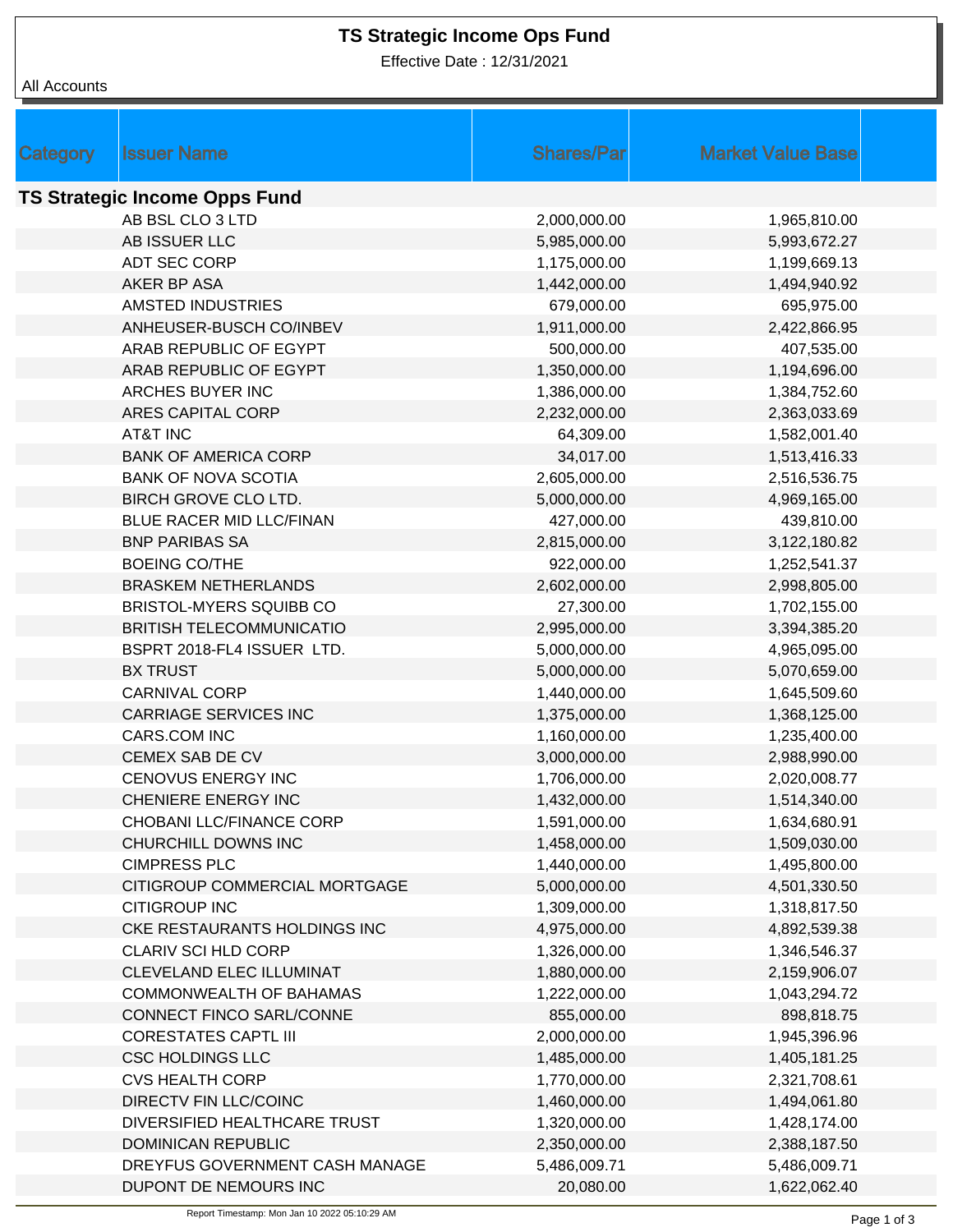Effective Date : 12/31/2021

| Category | <b>Issuer Name</b>                       | <b>Shares/Par</b> | <b>Market Value Base</b> |
|----------|------------------------------------------|-------------------|--------------------------|
|          | <b>EDISON INTERNATIONAL</b>              | 2,145,000.00      | 2,265,563.91             |
|          | <b>ENERGY TRANSFER LP</b>                | 2,350,000.00      | 2,693,902.53             |
|          | <b>ESKOM HOLDINGS SOC LTD</b>            | 1,050,000.00      | 1,129,023.00             |
|          | <b>EXXON MOBIL CORP</b>                  | 25,035.00         | 1,531,891.65             |
|          | FIRST MARYLAND CAPTL II                  | 2,026,000.00      | 1,961,324.99             |
|          | <b>FIRSTCASH INC</b>                     | 502,000.00        | 501,508.04               |
|          | FOCUS BRANDS FUNDING LLC                 | 4,961,038.96      | 5,023,622.47             |
|          | FORD MOTOR CO                            | 462,000.00        | 509,932.50               |
|          | FORD MOTOR CREDIT CO LLC                 | 860,000.00        | 928,266.80               |
|          | <b>FORTRESS TRANS &amp; INFRAST</b>      | 1,745,000.00      | 1,803,893.75             |
|          | FRESB MULTIFAMILY MORTGAGE PAS           | 28,341,578.89     | 2,084,718.68             |
|          | <b>GENESIS ENERGY LP/GENESI</b>          | 762,000.00        | 754,380.00               |
|          | <b>GENESIS ENERGY LP/GENESI</b>          | 250,000.00        | 246,875.00               |
|          | <b>GENESIS ENERGY LP/GENESI</b>          | 293,000.00        | 301,954.08               |
|          | <b>GENNEIA SA</b>                        | 812,000.00        | 766,528.00               |
|          | <b>GOLDMAN SACHS GROUP INC</b>           | 4,005.00          | 1,532,112.75             |
|          | <b>GOLUB CAPITAL BDC</b>                 | 2,165,000.00      | 2,079,238.01             |
|          | <b>GOODYEAR TIRE &amp; RUBBER CO/THE</b> | 711,000.00        | 772,864.11               |
|          | <b>GRAY ESCROW II INC</b>                | 839,000.00        | 863,121.25               |
|          | <b>GS MORTGAGE SECURITIES TRUST</b>      | 2,202,000.00      | 2,187,921.07             |
|          | HILCORP ENERGY I/HILCORP                 | 218,000.00        | 224,696.96               |
|          | HILCORP ENERGY I/HILCORP                 | 1,323,000.00      | 1,362,690.00             |
|          | <b>HOWARD HUGHES CORP/THE</b>            | 735,000.00        | 742,350.00               |
|          | <b>HUDBAY MINERALS INC</b>               | 1,018,000.00      | 1,079,080.00             |
|          | HUDBAY MINERALS INC                      | 332,000.00        | 332,000.00               |
|          | <b>IBM CORP</b>                          | 13,370.00         | 1,787,034.20             |
|          | <b>ICAHN ENTERPRISES/FIN</b>             | 1,487,000.00      | 1,527,892.50             |
|          | <b>IMPERIAL BRANDS FIN PLC</b>           | 2,825,000.00      | 2,970,655.84             |
|          | <b>INDONESIA ASAHAN ALUMINI</b>          | 1,700,000.00      | 1,938,221.00             |
|          | <b>INDONESIA ASAHAN ALUMINI</b>          | 400,000.00        | 483,280.00               |
|          | <b>ISLAMIC REP OF PAKISTAN</b>           | 1,500,000.00      | 1,497,450.00             |
|          | <b>ISLAMIC REP OF PAKISTAN</b>           | 655,000.00        | 659,912.50               |
|          | <b>JBS FINANCE LUXEMBOURG</b>            | 1,968,000.00      | 1,945,879.68             |
|          | <b>JOHNSON &amp; JOHNSON</b>             | 9,838.00          | 1,682,986.66             |
|          | KAZMUNAYGAS NATIONAL CO                  | 950,000.00        | 1,159,976.60             |
|          | <b>LOCKHEED MARTIN CORP</b>              | 4,748.00          | 1,687,486.68             |
|          | <b>MC BRAZIL DWNSTRM</b>                 | 1,124,000.00      | 1,118,942.00             |
|          | MEDALIST PARTNERS CORPORATE FI           | 2,100,000.00      | 2,043,360.90             |
|          | <b>MEDNAX INC</b>                        | 1,715,000.00      | 1,794,318.75             |
|          | <b>MERITAGE HOMES CORP</b>               | 1,500,000.00      | 1,575,000.00             |
|          | <b>MERITOR INC</b>                       | 1,330,000.00      | 1,333,325.00             |
|          | <b>METINVEST BV</b>                      | 2,200,000.00      | 2,162,908.00             |
|          | MIDAS OPCO HOLDINGS LLC                  | 1,473,000.00      | 1,507,983.75             |
|          | MILL CITY MORTGAGE TRUST                 | 5,000,000.00      | 5,221,086.50             |
|          | MURPHY OIL CORP                          | 1,922,000.00      | 2,042,759.26             |
|          | <b>MYLAN INC</b>                         | 2,102,000.00      | 2,354,552.17             |
|          | NAVIENT CORP                             | 1,677,000.00      | 1,853,671.95             |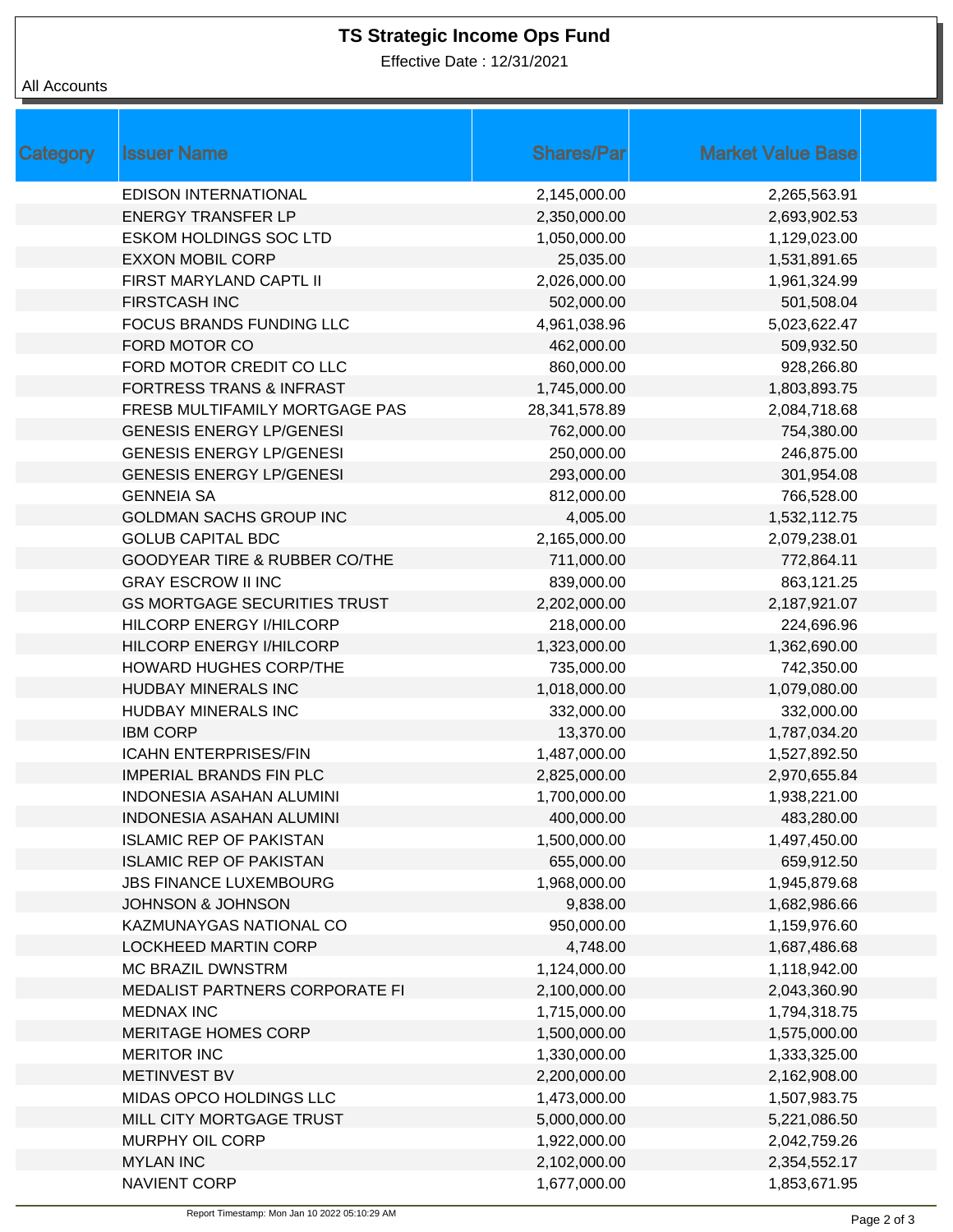Effective Date : 12/31/2021

| Category | <b>Issuer Name</b>              | <b>Shares/Par</b> | <b>Market Value Base</b> |
|----------|---------------------------------|-------------------|--------------------------|
|          | NEIGHBORLY ISSUER LLC           | 4,975,000.00      | 4,990,417.53             |
|          | <b>NEW MOUNTAIN CLO LTD</b>     | 5,000,000.00      | 4,965,895.00             |
|          | <b>NGPL PIPECO LLC</b>          | 1,604,000.00      | 2,250,225.89             |
|          | OFFICE CHERIFIEN DES PHO        | 1,650,000.00      | 1,556,306.40             |
|          | OVINTIV EXPLORATION INC         | 2,250,000.00      | 2,493,309.78             |
|          | PACIFIC GAS & ELECTRIC          | 2,145,000.00      | 2,044,340.81             |
|          | PACTIV EVERGREEN GROUP          | 1,269,000.00      | 1,234,102.50             |
|          | PALMER SQUARE CLO LTD           | 2,250,000.00      | 2,228,910.75             |
|          | PARKLAND CORP                   | 1,149,000.00      | 1,149,907.71             |
|          | PETROLEOS MEXICANOS             | 750,000.00        | 720,596.25               |
|          | PETROLEOS MEXICANOS             | 350,000.00        | 303,975.00               |
|          | PETROLEOS MEXICANOS             | 1,810,000.00      | 1,606,375.00             |
|          | PHILIP MORRIS INTERNATIONAL INC | 17,065.00         | 1,621,175.00             |
|          | PHOTO HOLDINGS MERGER SU        | 1,673,000.00      | 1,740,288.06             |
|          | PILGRIM'S PRIDE CORP            | 1,146,000.00      | 1,157,460.00             |
|          | PNC CAPITAL TRUST C             | 3,248,000.00      | 3,159,861.91             |
|          | PPL CAPITAL FUNDING INC         | 1,200,000.00      | 1,126,500.00             |
|          | PRECISION DRILLING CORP         | 1,324,000.00      | 1,349,447.28             |
|          | QVC INC                         | 1,469,000.00      | 1,457,982.50             |
|          | RAYTHEON TECHNOLOGIES CORP      | 17,744.00         | 1,527,048.64             |
|          | REDE D'OR FINANCE SARL          | 1,400,000.00      | 1,362,564.00             |
|          | REPUBLIC OF ANGOLA              | 1,600,000.00      | 1,575,616.00             |
|          | REPUBLIC OF AZERBAIJAN          | 1,100,000.00      | 1,113,222.00             |
|          | <b>REPUBLIC OF CHILE</b>        | 1,177,000.00      | 1,151,694.50             |
|          | REPUBLIC OF COLOMBIA            | 320,000.00        | 460,003.20               |
|          | REPUBLIC OF COLOMBIA            | 400,000.00        | 465,000.00               |
|          | <b>REPUBLIC OF COLOMBIA</b>     | 230,000.00        | 207,575.00               |
|          | REPUBLIC OF COLOMBIA            | 500,000.00        | 508,230.00               |
|          | <b>REPUBLIC OF COLOMBIA</b>     | 1,295,000.00      | 1,162,560.35             |
|          | REPUBLIC OF ECUADOR             | 657,000.00        | 544,488.75               |
|          | REPUBLIC OF ECUADOR             | 1,530,000.00      | 1,004,062.50             |
|          | <b>REPUBLIC OF GABON</b>        | 1,155,000.00      | 1,119,599.25             |
|          | <b>REPUBLIC OF GHANA</b>        | 1,600,000.00      | 1,265,200.00             |
|          | <b>REPUBLIC OF NIGERIA</b>      | 1,200,000.00      | 1,071,792.00             |
|          | REPUBLIC OF UZBEKISTAN          | 1,185,000.00      | 1,136,415.00             |
|          | RHP HOTEL PPTY/RHP FINAN        | 1,455,000.00      | 1,455,000.00             |
|          | ROCKPOINT GAS STORAGE CA        | 1,720,000.00      | 1,715,700.00             |
|          | SABRA HEALTH CARE LP            | 1,650,000.00      | 1,729,134.50             |
|          | <b>SEASPAN CORP</b>             | 1,337,000.00      | 1,350,370.00             |
|          | SEG HLD LLC/SEG FIN CORP        | 1,552,000.00      | 1,625,720.00             |
|          | SHELLPOINT CO-ORIGINATOR TRUST  | 22,310.77         | 22,418.23                |
|          | SIXTH STREET SPECIALTY          | 2,145,000.00      | 2,132,139.48             |
|          | SOUTHERN CO/THE                 | 1,600,000.00      | 1,603,741.54             |
|          | SOUTHWESTERN ENERGY CO          | 922,000.00        | 1,029,182.50             |
|          | STARWOOD COMMERCIAL MORTGAGE T  | 6,242,000.00      | 6,232,246.25             |
|          | STERICYCLE INC                  | 1,206,000.00      | 1,187,910.00             |
|          | STORE CAPITAL CORP              | 2,000,000.00      | 1,985,500.88             |